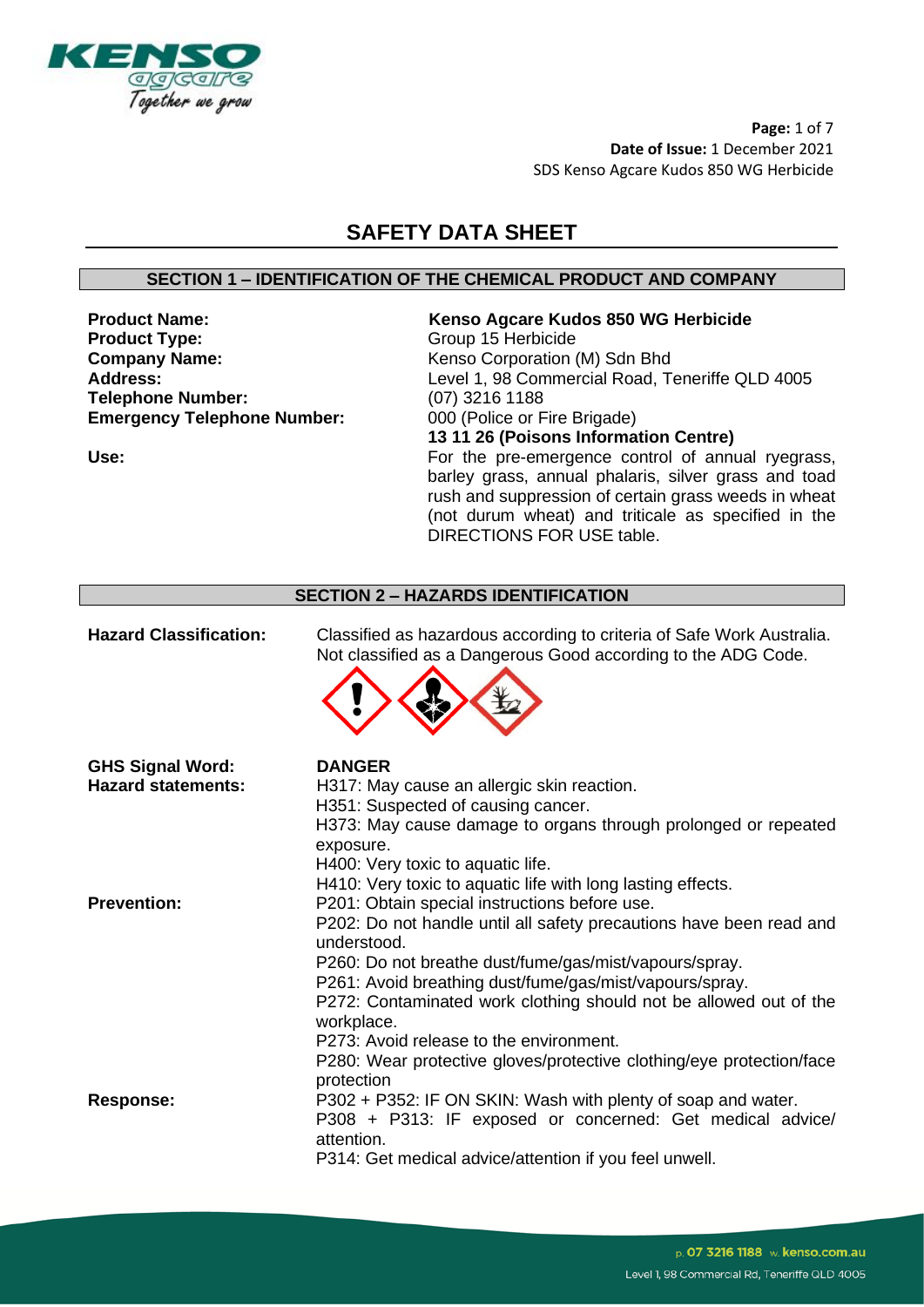

**Page:** 2 of 7 **Date of Issue:** 1 December 2021 SDS Kenso Agcare Kudos 850 WG Herbicide

P321: Specific treatment (see FIRST AID on this label) P333 + P313: If skin irritation or rash occurs: Get medical advice/ attention. P362 + P364: Take off contaminated clothing and wash it before reuse. P391: Collect spillage. **Storage:** P405: Store locked up. **Disposal:** P501: Dispose of contents and containers as specified on the registered label. **SUSMP Classification:** S6 **ADG Classification:** Not a dangerous good. **UN Number:** None allocated.

#### **Emergency Overview**

**Physical Description & colour**: Light brown granules

**Odour:** No characteristic odour.

**Major Health Hazards:** Harmful if inhaled or swallowed. Will irritate the eyes and skin. Repeated exposure may cause allergic disorders.

#### **SECTION 3 – COMPOSITION/INFORMATION ON INGREDIENTS**

**Ingredients CAS number Proportion** Pyroxasulfone 85% Inert ingredients and the secret to 100%

#### **SECTION 4 – FIRST AID MEASURES**

#### **General Information:**

If poisoning occurs, contact a doctor or Poisons Information Centre, Phone Australia 13 11 26.

| Inhalation:          | Remove the victim to fresh air until recovered. Seek medical attention if<br>discomfort or irritation continues.                                                                                                      |  |
|----------------------|-----------------------------------------------------------------------------------------------------------------------------------------------------------------------------------------------------------------------|--|
| <b>Skin contact:</b> | Remove contaminated clothing, wash skin with plenty of soap and water. Seek<br>medical attention if irritation persists.                                                                                              |  |
| Eye contact:         | Flush eyes immediately with plenty of fresh water for at least 15 minutes while<br>holding the eyelids open. Seek medical attention if irritation persists. Take<br>special care if contact lenses are worn.          |  |
| Ingestion:           | If swallowed, rinse mouth thoroughly with water and do NOT induce vomiting;<br>seek medical advice immediately and show this container or label or contact<br>the Poisons Information Centre on 13 11 26 (Australia). |  |

#### **Advice to Doctor**

Treat symptomatically. There is no specific antidote. If more than a mouthful has been ingested, administer activated charcoal and sodium sulphate.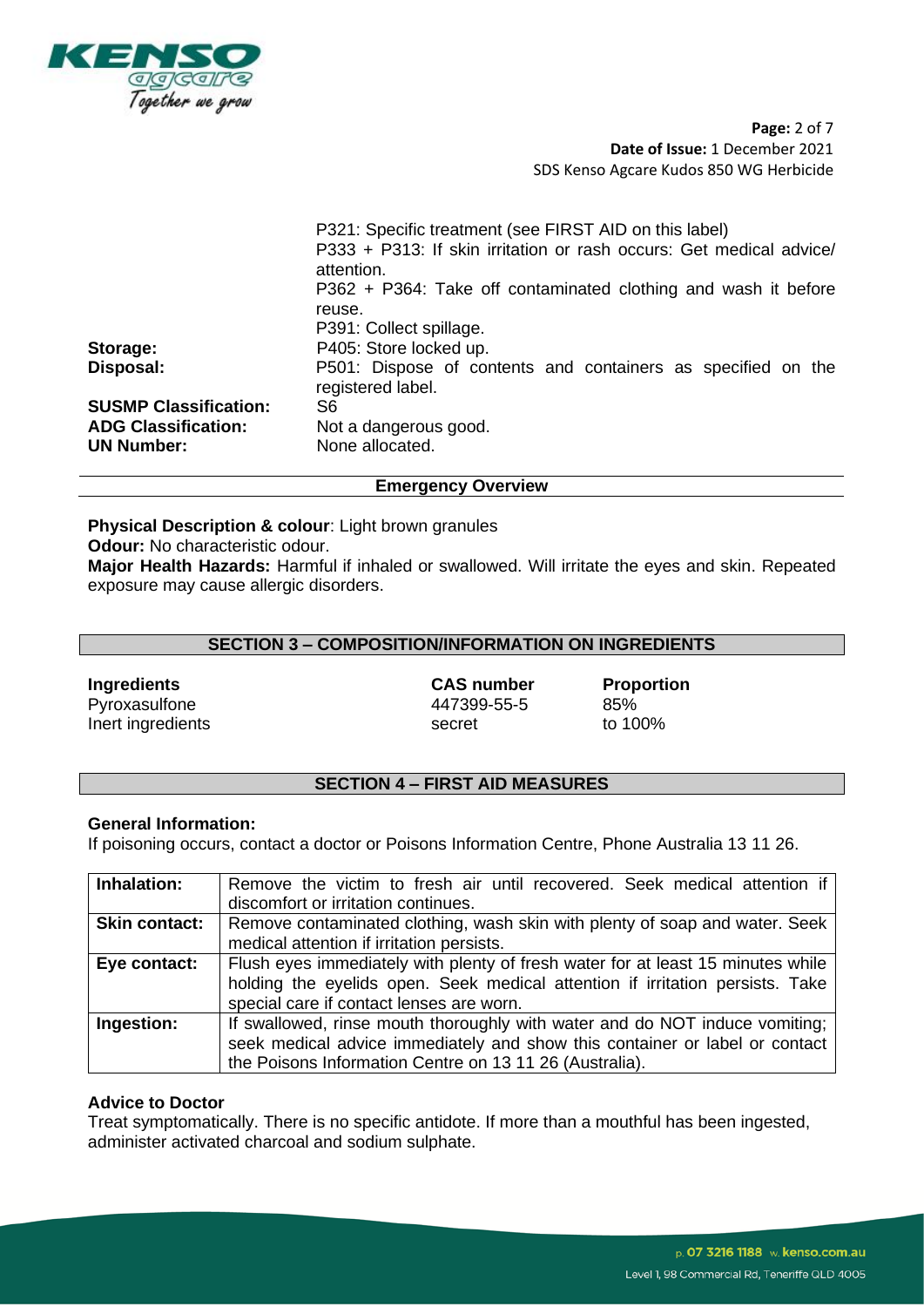

**Page:** 3 of 7 **Date of Issue:** 1 December 2021 SDS Kenso Agcare Kudos 850 WG Herbicide

# **SECTION 5 – FIRE FIGHTING MEASURES**

## **Fire/Explosion Hazards**

## **Dangerous Decomposition or Combustion Products**

Combustion Products may emit toxic fumes such as oxides of carbon, oxides of nitrogen, hydrogen cyanide, hydrogen fluoride, sulphur oxides.

## **Thermal Decomposition**

This product is not flammable but likely to decompose only after heating to dryness, followed by further extreme heating.

## **Extinguishing Media**

Preferred extinguishing media are water fog, carbon dioxide, dry chemical, foam, sand.

## **Fire Fighting**

When fighting fires involving significant quantities of this product, call the fire brigade.

Wear full protective suit and self-contained breathing apparatus.

Whenever possible, contain fire-fighting water/ contaminated water by diking area with sand or earth. Do not allow it to enter drain or waterways.

# **SECTION 6 – ACCIDENTAL RELEASE MEASURES**

## **Spills and Disposal**

Contain spill and absorb with sand or proprietary absorbent (vermiculite). Prevent from entering drains, waterways or sewers. Clean up spill immediately. Collect in sealed open-top containers for disposal. Triple rinse containers, and add rinsings to the spray tank, then offer container for recycling / reconditioning, or puncture top, sites and bottom and dispose of in landfill in accordance with local regulations. On-site disposal of concentrate is not acceptable.

## **SECTION 7 – HANDLING AND STORAGE**

## **Handling**

When opening the container and preparing the spray, wear cotton overalls buttoned to the neck and wrist, washable hat, elbow length PVC gloves, face shield or goggles. When using the prepared spray, wear cotton overalls buttoned to the neck and wrist, washable hat and elbow length PVC gloves. Make sure there is adequate ventilation and avoid dust formation. If product in eyes, wash out immediately with water. If product on skin, immediately wash area with soap and water. After use and before eating, drinking or smoking, wash hands, arms and face thoroughly with soap and water. After each day's use, wash gloves, face shield or goggles and contaminated clothing.

## **Storage**

Store in the closed, original container in a dry, cool, well-ventilated area away from children, animals, food, feedstuffs, seed and fertilizers. DO NOT store for prolonged periods in direct sunlight.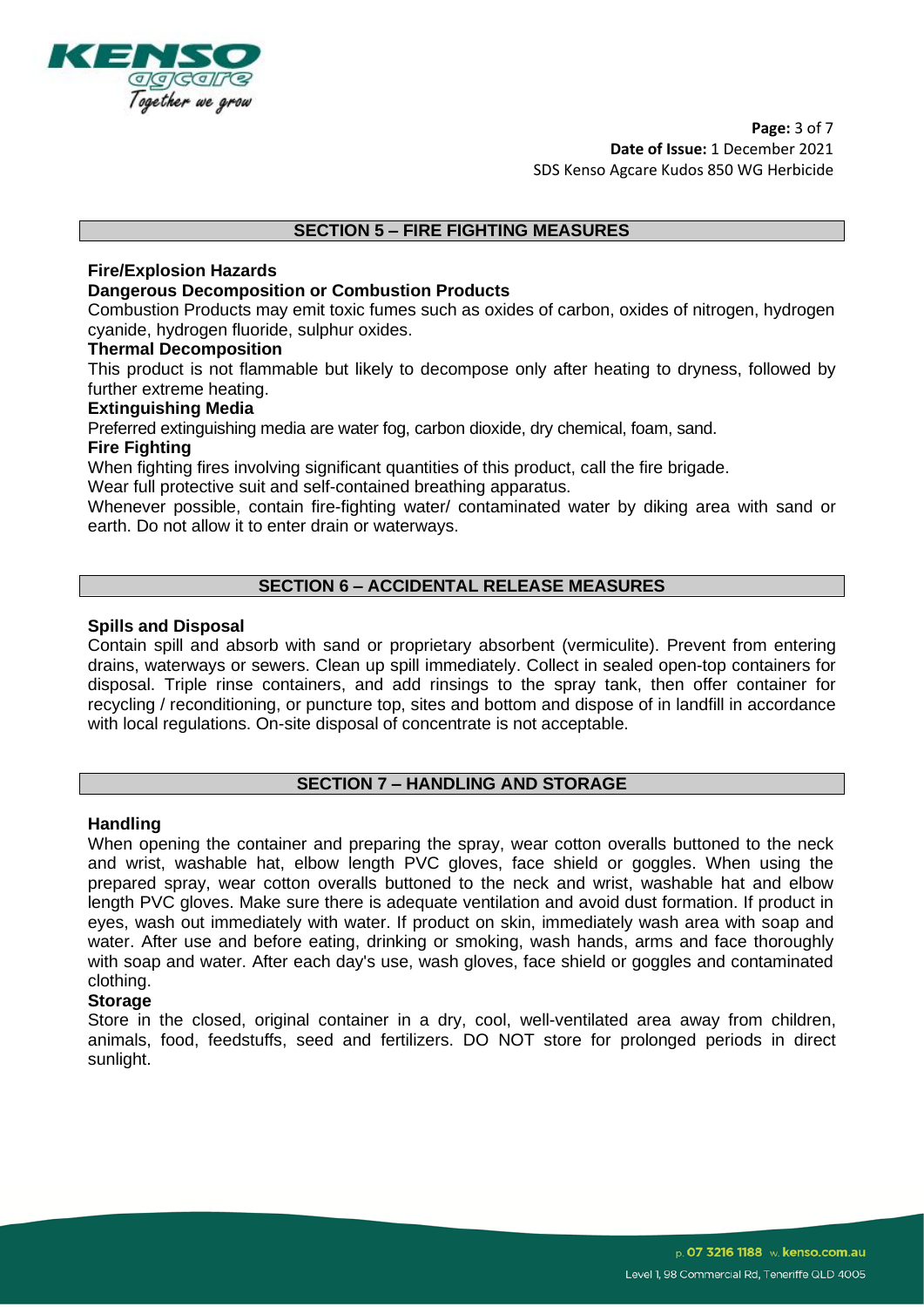

**Page:** 4 of 7 **Date of Issue:** 1 December 2021 SDS Kenso Agcare Kudos 850 WG Herbicide

## **SECTION 8 – EXPOSURE CONTROLS AND PERSONAL PROTECTION**

## **Exposure Standards:**

No exposure standard has been set for this product.

Source Material Material TWA mg/m<sup>3</sup> Exposure standard has not been established by SWA for any of the significant ingredients in this product.

#### **Exposure Limits**

The ADI for Pyroxasulfone is set at 0.02mg/kg/bw/day. The corresponding NOAEL is set at 2mg/kg/bw/day.

*\*ADI= Acceptable Daily Intake; NOAEL: No Observable Adverse Effect Level. Data adopted from Australia ADI List, March 2021.*

#### **Engineering Control**

Handle in well ventilated areas, ensure natural ventilation at working area.

#### **Protective Equipment**

- Eyes: Wear eye and face protectors to protect against splashing materials. Make sure emergency eye wash facilities are near to working area.
- Clothing: Wear cotton overalls buttoned to the neck and wrist and a washable hat if skin exposure is likely.

Gloves: Wear PVC or rubber gloves.

Respiratory: Respirator is usually not necessarily required.

#### **SECTION 9 – PHYSICAL AND CHEMICAL PROPERTIES**

| Form:                   |  |
|-------------------------|--|
| Colour:                 |  |
| Odour:                  |  |
| pH:                     |  |
| <b>Vapour Pressure:</b> |  |
| <b>Solubility</b>       |  |

**Form:** Granules Light brown granules **Odour:** No characteristic odour **pH:** 7.0 – 10.0 **Vapour Pressure:** 2.4 x 10-6 Pa at 25°C (technical) **Dispersible in water** 

## **SECTION 10 – STABILITY AND REACTIVITY**

#### **Reactivity**

This product is unlikely to react or decompose under normal storage conditions. However, if you have any doubts, contact the supplier for advice on shelf-life properties.

#### **Conditions to Avoid**

Store in the closed original container in a dry, cool, well-ventilated area. Avoid extreme temperature and direct sunlight.

#### **Incompatibilities**

Strong acids, strong bases, strong oxidising agents.

## **Fire Decomposition**

Decomposition is likely only after heating to dryness, followed by further extreme heating. Carbon dioxide, and if combustion is incomplete, carbon monoxide and smoke. Oxides of nitrogen, hydrogen cyanide, hydrogen fluoride, sulphur oxides. Water. Carbon monoxide poisoning produces headache, weakness, nausea, dizziness, confusion, dimness of vision, disturbance of judgment, and unconsciousness followed by coma and death.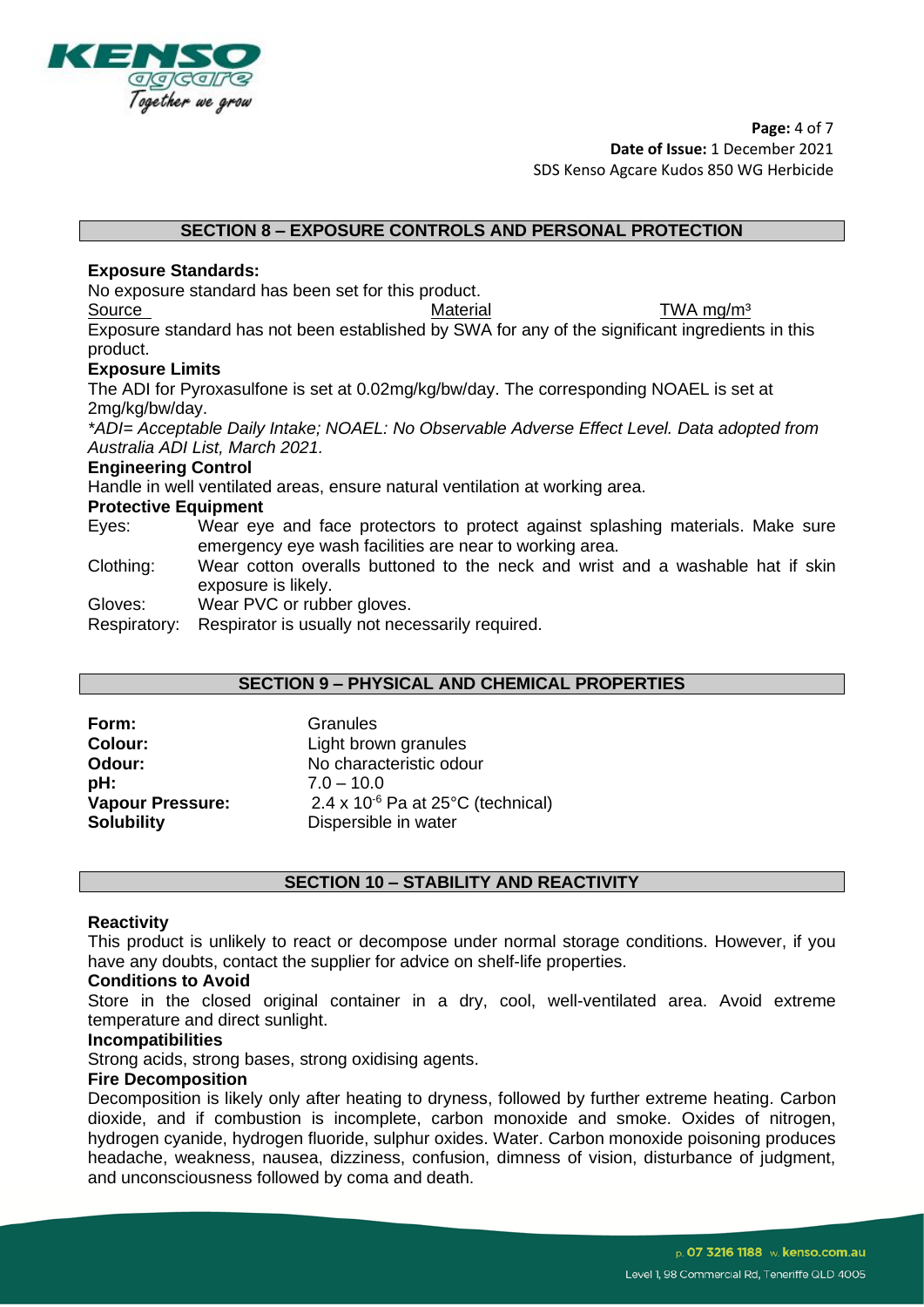

## **Polymerisation**

This product is unlikely to undergo polymerisation reactions.

## **SECTION 11 – TOXICOLOGICAL INFORMATION**

**Toxicity data: Acute Toxicity – Oral**  LD50 (rat): >2000 mg/kg **Acute Toxicity - Dermal**  $LD_{50}$  (rat):  $>2000$  mg/kg **Acute Toxicity – Inhalation:**  $LC_{50}$  (rat) (4hr):  $>5.8$  mg/l air **Skin irritation: Non-irritant (Rabbit) Eye irritation:** Slight eye irritation (Rabbit) **Sensitization:** Skin sensitizing (Guinea pig)

## **Potential Health Effects**

## **Health Effects**

| <b>Inhalation:</b> | May be harmful if inhaled.                                   |
|--------------------|--------------------------------------------------------------|
| Skin contact:      | May cause skin irritation. It can cause sensitivity to skin. |
| Eye contact:       | May cause eye irritation.                                    |
| <b>Ingestion:</b>  | Harmful if swallowed.                                        |

#### **Mutagenicity**

Data indicates no mutagenic effects for Pyroxasulfone.

#### **Carcinogenicity**

Data indicates no carcinogenic effects for Pyroxasulfone.

There is an increased incidence of tumours in urinary bladder of rats through non-genotoxic mechanism. Not relevant at low doses.

#### **Other Information**

The ADI for Pyroxasulfone is set at 0.02mg/kg/bw/day. The corresponding NOAEL is set at 2mg/kg/bw/day.

*\*ADI= Acceptable Daily Intake; NOAEL: No Observable Adverse Effect Level. Data adopted from Australia ADI List, March 2021.*

## **SECTION 12 – ECOLOGICAL INFORMATION**

Acutely toxic for fish. Acutely toxic for aquatic invertebrates. Very toxic (acute) to aquatic plants.

## **Ecotoxicity data**

**Acute Toxicity – Bird**

LD<sub>50</sub> bobwhite quail: 2250mg/kg (Value relates to active ingredient pyroxasulfone.) **Acute Toxicity – Fish**

 $LC_{50}$  rainbow trout (96 hrs): 2.2 mg/L (Value relates to active ingredient pyroxasulfone.) LC<sub>50</sub> Bluegill sunfish (96 hrs): 2.8 mg/L (Value relates to active ingredient pyroxasulfone.)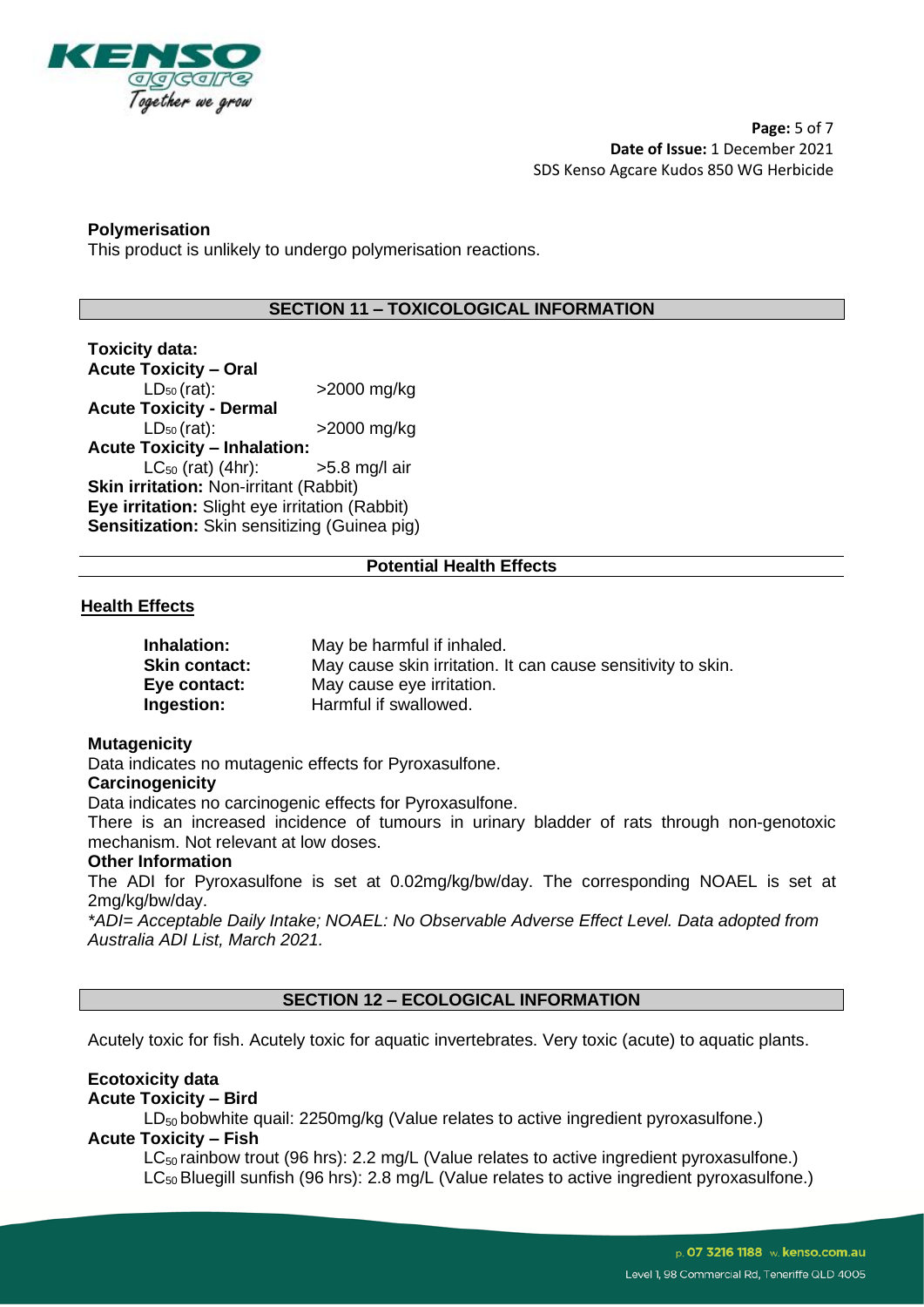

**Page:** 6 of 7 **Date of Issue:** 1 December 2021 SDS Kenso Agcare Kudos 850 WG Herbicide

## **Acute Toxicity – Crustaceans**

Daphnia  $LC_{50}$  (48 hrs): 4.4 mg/L (Value relates to active ingredient pyroxasulfone.)

# **Acute Toxicity – Other organisms**

**MCPA** 

Bees:  $LD_{50}$ : >100 µg/bee (Value relates to active ingredient pyroxasulfone.)

# **ENVIRONMENTAL FATE**

# **Breakdown in soil and groundwater**

Pyroxasulfone is mobile (average  $K_{oc}$ = 94.75) and persistent has low persistence. Half-life in soil ranges from 142 to 533 days in both terrestrial and aquatic environments. Pyroxasulfone does not present significant concerns for bioaccumulation based on the lipophilicity of the compound.

#### **SECTION 13 – DISPOSAL CONSIDERATIONS**

**Disposal:** Instructions concerning the disposal of this product and its containers are given on the product label. These should be carefully followed.

# **SECTION 14 – TRANSPORT INFORMATION**

| <b>Storage and Transport:</b>     | Considered non dangerous for road and rail transport (in<br>packaging) by the Australian Code for the Transport of<br>Dangerous Goods by Road and Rail. Ref: ADG7; SP No.<br>AU01. |
|-----------------------------------|------------------------------------------------------------------------------------------------------------------------------------------------------------------------------------|
| <b>UN Number (Sea Transport):</b> | 3077                                                                                                                                                                               |
| <b>IMO Class/Packing Group:</b>   | Class 9; Packaging Group III                                                                                                                                                       |
| <b>IMO Marine Pollutant:</b>      | <b>Marine Pollutant</b>                                                                                                                                                            |
| <b>IMO Proper Shipping Name:</b>  | ENVIRONMENTALLY HAZARDOUS SUBSTANCE, SOLID,                                                                                                                                        |
|                                   | N.O.S. (contains Pyroxasulfone)                                                                                                                                                    |
| <b>Hazchem code:</b>              | 2Z                                                                                                                                                                                 |

#### **SECTION 15 – REGULATORY INFORMATION**

| <b>SUSMP Classification</b> |                                                |
|-----------------------------|------------------------------------------------|
| Packaging & Labelling       | <b>CAUTION</b>                                 |
|                             | KEEP OUT OF REACH OF CHILDREN                  |
|                             | READ SAFETY DIRECTIONS BEFORE OPENING OR USING |

#### **SECTION 16 – OTHER INFORMATION**

**This SDS contains only safety-related information. For other data see product literature. Acronyms: ADG Code** Australian Code for the Transport of Dangerous Goods by Road and Rail **CAS number** Chemical Abstracts Service Registry Number